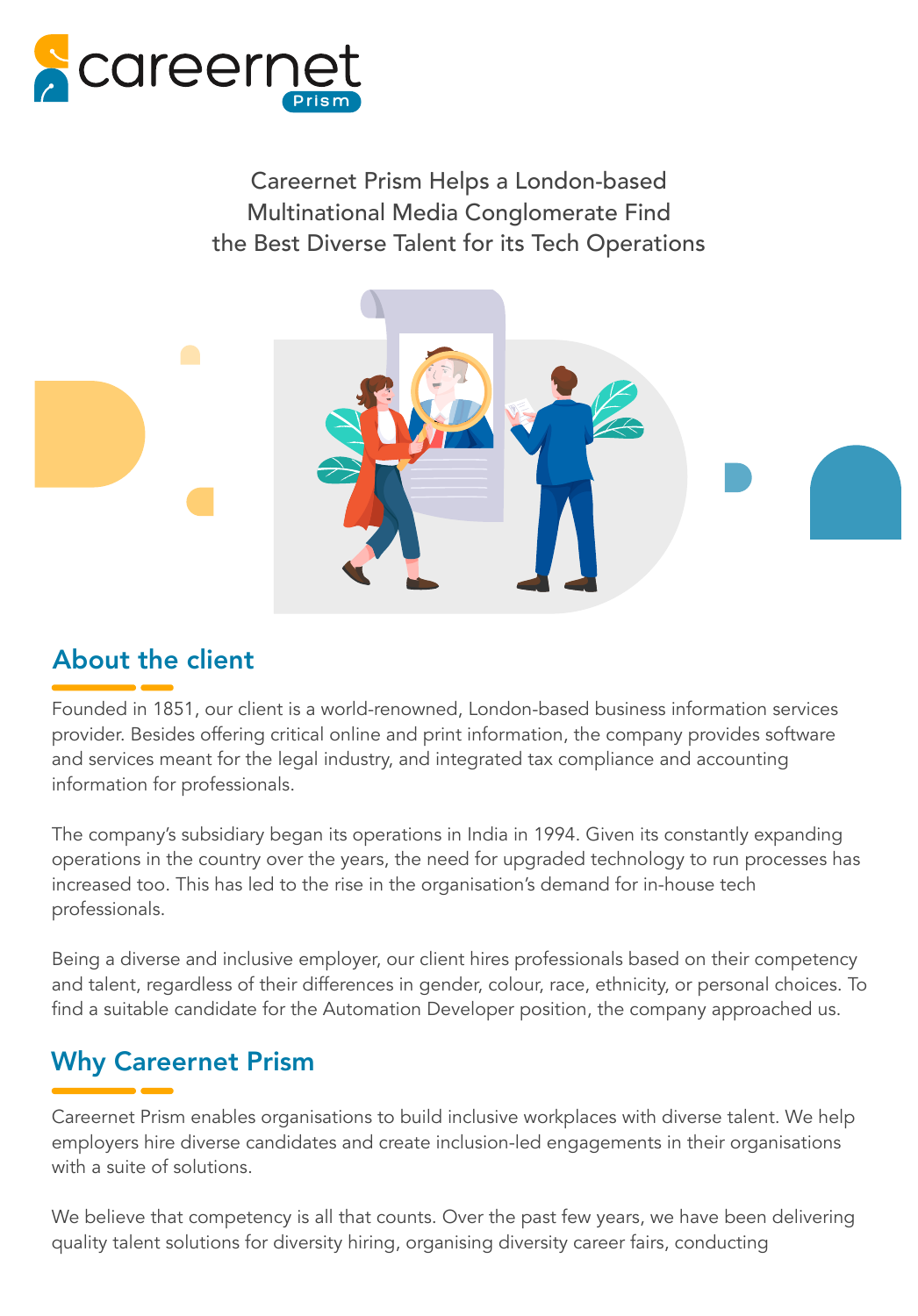inclusion-led events, and rolling out sensitisation programmes for inclusive employers in India who believe in:

- Equal learning, growth, and compensation
- Hiring based on candidates' experience and knowledge
- Freedom of expression for all

Our belief and focused approach to diversity hiring culminated in successful outcomes during our previous associations. That encouraged the client to choose us as its talent partner again.

#### Talent mapping and search

Our search spanned across India with a focus on qualified talent pool in tech with in-depth domain knowledge in automation, experience in Robotic Process Automation (RPA) implementation and clear understanding of RPA life cycle.

- We identified 14 candidates from the LGBTQ+ community with hands-on experience in RPA technology which is used to automate repetitive and rule-based critical tasks such as Electronic Data Interchange (EDI).
- We shortlisted the top nine candidates after a round of interview, based on the competency requirement and other resources-based criteria of the client.
- Further rounds of assessments and interviews of the nine candidates were processed by the client's in-house HR team.

At the end of the process which took one month, Pritha Chaki, a candidate from the LGBTQ+ community, was selected and onboarded.

## Pritha Chaki shares her experience with Careernet

"Dreams become reality when the right actions are taken. Careernet Prism helped me at every stage of my hiring journey to ensure that I succeed in getting my dream.

I applaud the positive and go-getter attitude of Gayathri and her team. They ensured that the interview process was fast and smooth, and left no scope for any communication gap. They were committed, proactive and diligent throughout the process. The whole experience with Careernet was excellent."